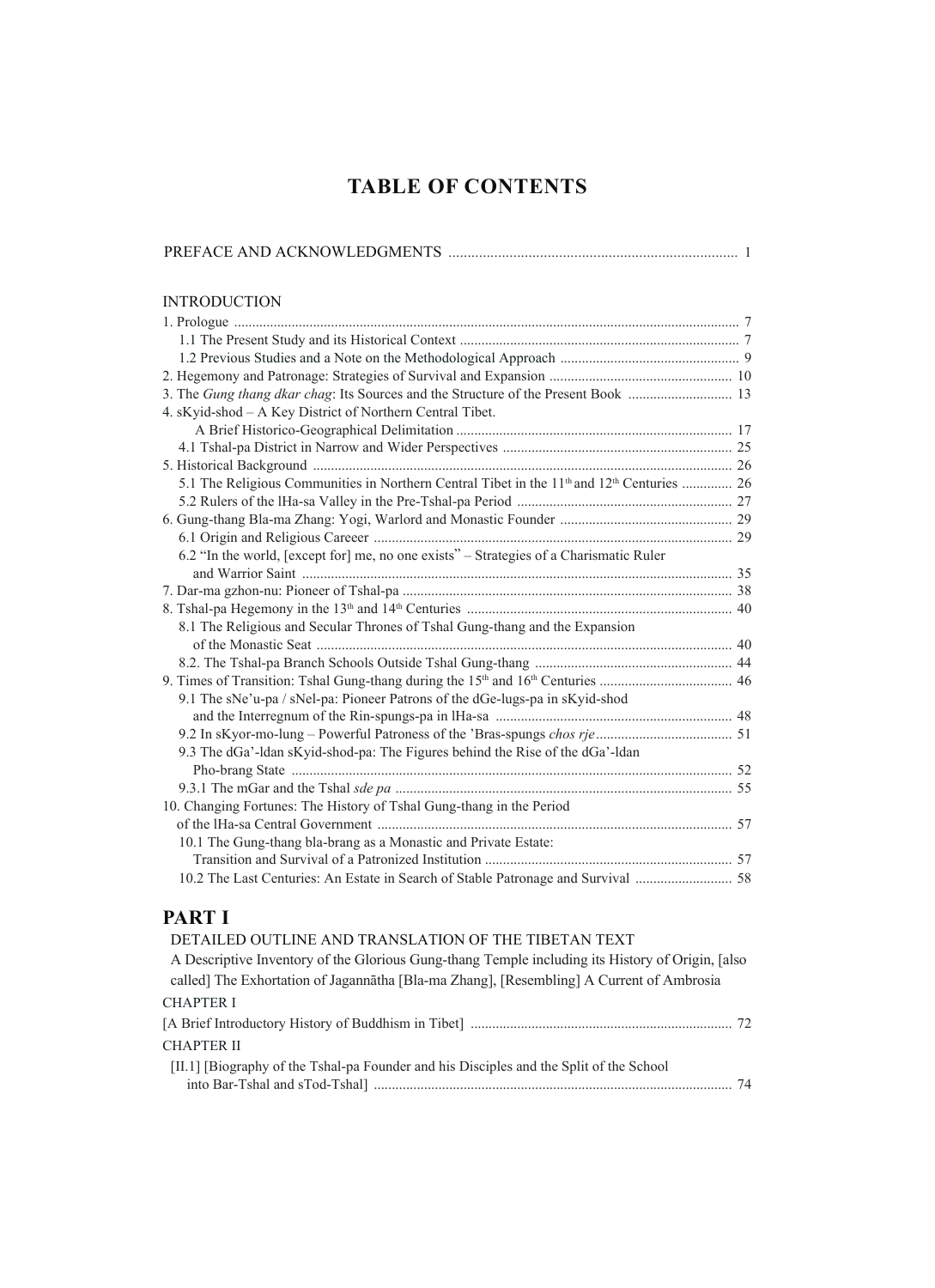#### VI *Table of Contents*

| [II.1.2] [The Successive Lords of the [Main] See (gdan sa) of Tshal Yang-dgon                |  |
|----------------------------------------------------------------------------------------------|--|
|                                                                                              |  |
|                                                                                              |  |
|                                                                                              |  |
|                                                                                              |  |
|                                                                                              |  |
| [C] [The Bar-Tshal Branches Stemming from Ru-thog-pa and his Disciples]  123                 |  |
|                                                                                              |  |
| [A] [The West Tibetan Tshal-pa School in the Territory of Mang-yul Gung-thang]  128          |  |
| [B] [Patronage of the Tshal-pa Branch Establishments in the Kingdom of Pu-rang]  139         |  |
|                                                                                              |  |
| [Excursus: The Tshal-pa Presence in Eastern Tibet, Mongolia and the Xia State]  146          |  |
|                                                                                              |  |
| CHAPTER III [Description of the Temple and Its Monastic Complex]                             |  |
|                                                                                              |  |
|                                                                                              |  |
|                                                                                              |  |
| [A] [sGom-sde gZims-khang shar-ma: The Meditation College [also called]                      |  |
|                                                                                              |  |
|                                                                                              |  |
|                                                                                              |  |
| [D] [Chos-khri lho-lcog] [The Southern Tower [College] of the Dharma-Throne]  251            |  |
|                                                                                              |  |
| [A] [The Northern Annexe, [later called] The Central Sanctuarium:                            |  |
|                                                                                              |  |
| [B] [The Western Annexe, [later called] Western Sanctuarium]:                                |  |
|                                                                                              |  |
| [C] [The Eastern Annexe, [later called] Eastern Sanctuarium]:                                |  |
|                                                                                              |  |
|                                                                                              |  |
|                                                                                              |  |
| [F] [The Grand Chapel for the Protective Deity Mahākāla: mGon-khang chen-mo]  267            |  |
|                                                                                              |  |
|                                                                                              |  |
|                                                                                              |  |
|                                                                                              |  |
|                                                                                              |  |
| [6.] [The Western [Chapel of the] Dharma-Throne alias the Western Residential Cave:          |  |
| [7.] [The Assembly Hall ('Du-khang) of the Chos-khri and the gZims-khang-shar [Chapels]  275 |  |
|                                                                                              |  |
| <b>CHAPTER IV</b>                                                                            |  |
|                                                                                              |  |
|                                                                                              |  |
|                                                                                              |  |
| [C] [The Objects of Veneration in the gTsang-khang shar-ma alias Glo-'bur shar-ma]  281      |  |
|                                                                                              |  |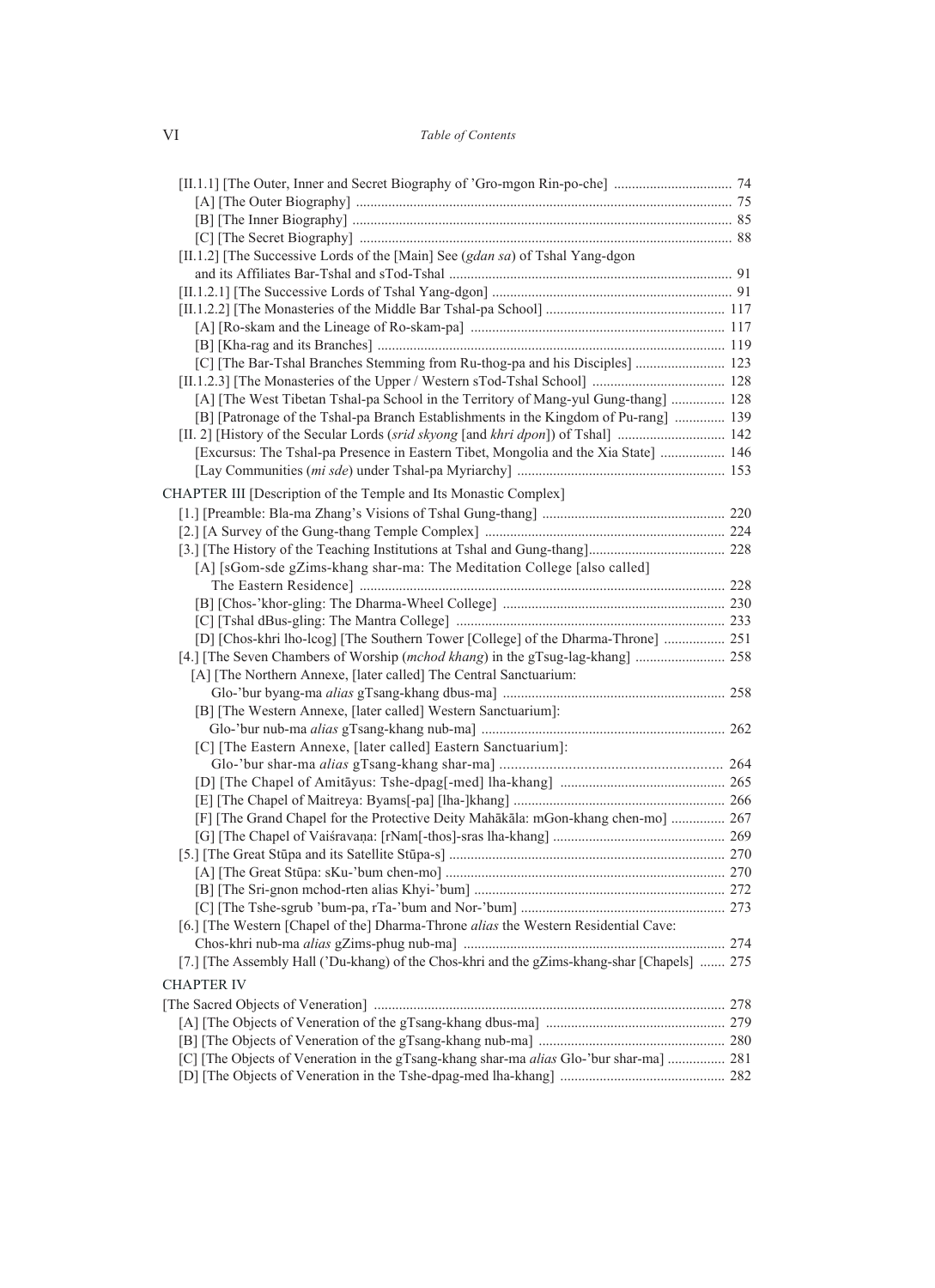#### *Table of Contents* VII

| <b>CHAPTER V</b>                                                                            |  |
|---------------------------------------------------------------------------------------------|--|
|                                                                                             |  |
| [Colophon, Acknowledgements, Benedictory Prayers and Dedicatory Transference of Merit]  289 |  |
|                                                                                             |  |
|                                                                                             |  |

## **PART II – APPENDICES**

| Appendix I |
|------------|
|------------|

| Icons of IHa-sa Rulers: Embodied Buddhas, Political Power and Ancestral Authority:               |  |
|--------------------------------------------------------------------------------------------------|--|
|                                                                                                  |  |
| Per K. Sørensen                                                                                  |  |
| 1. The Gung-thang Bla-ma Zhang kesi Tapestry -                                                   |  |
| Icon of Empowerment: Transition of Power and its Investiture                                     |  |
|                                                                                                  |  |
| 1.2 The Dual Function of an Icon as Emblem of Spiritual and Political Authority  359             |  |
| 1.3 Patronage and the Legacy of Time:                                                            |  |
|                                                                                                  |  |
| 1.4 Tangut Interlude: Common Origin of the Zhang kesi and the Blue Acala kesi  367               |  |
| 1.5 The Bla-ma Zhang Icon: Proto-typical Buddha Portrait and Idealized Hierarch  376             |  |
|                                                                                                  |  |
|                                                                                                  |  |
| 2.1 Hybrid Lineage Construction: The Esoteric Guhyasamāja and Vajrabhairava                      |  |
|                                                                                                  |  |
|                                                                                                  |  |
|                                                                                                  |  |
| Appendix II                                                                                      |  |
| Control over the IHa-sa Mandala Zone:                                                            |  |
| Geo-political Schemes, National Monuments, Flood Control Politics and Ideological                |  |
|                                                                                                  |  |
| Per K. Sørensen                                                                                  |  |
| 1. The Four Religious Communities (sde bzhi): Factional Struggle for Supremacy and               |  |
|                                                                                                  |  |
| 1.1 Circumscribing the Ra-sa Sanctum: The Four Local IHa-sa Communities                          |  |
| as Model of Representation or the Question of Shared Custodianship  410                          |  |
| 1.2 The gNyos Clan: Old Rulers of IHa-sa District and Predecessors                               |  |
|                                                                                                  |  |
| 1.3 The Cintāmani Skull of gNyos and its Legacy: Clan <i>Trouvaille</i> or Victory's Trophy  428 |  |
| 1.4 The IHa-pa Ruling House of the Gye-re Valley in sKyid-smad – Clan Loyalty                    |  |
|                                                                                                  |  |
| 2. Water Monster's Wrath - Nature's Curse: IHa-sa Diluvium - Concentric Cosmology,               |  |
|                                                                                                  |  |
| 2.1 Genesis of IHa-sa: Ocean's Drainage, Cosmos' Dramaturgy and                                  |  |
|                                                                                                  |  |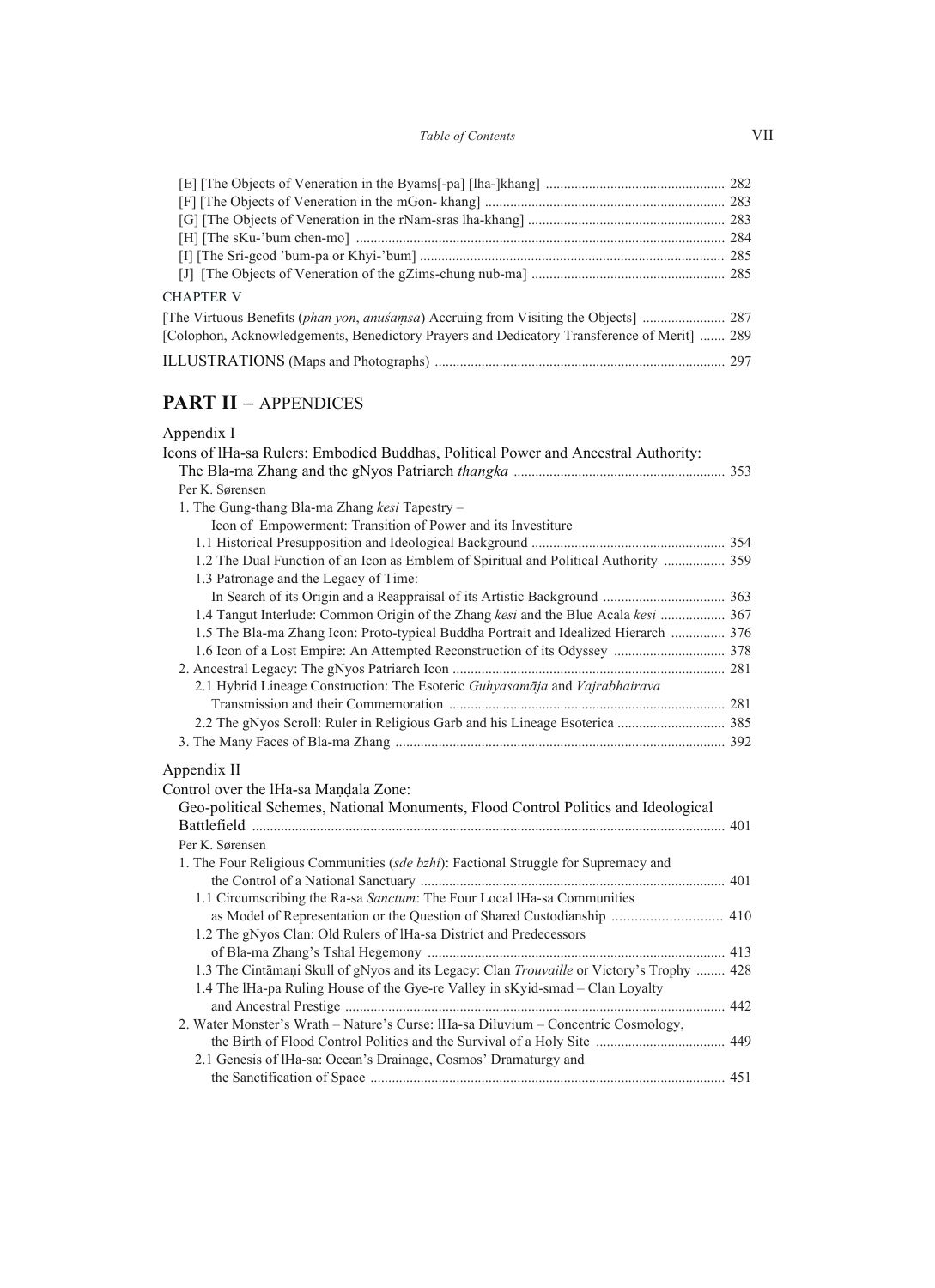#### Table of Contents

| 2.2 Divine Foresight: Providence and Prophecies of Guru Rinpoche                                                                                                                                                               |  |
|--------------------------------------------------------------------------------------------------------------------------------------------------------------------------------------------------------------------------------|--|
|                                                                                                                                                                                                                                |  |
| 2.3 Royal Legacies: The Avalokitesvara Cult and the Invention of                                                                                                                                                               |  |
|                                                                                                                                                                                                                                |  |
| 2.4 Taming the Nāga: The Construction of the IHa-sa Embankment                                                                                                                                                                 |  |
|                                                                                                                                                                                                                                |  |
|                                                                                                                                                                                                                                |  |
| 2.6 In the Service of Jo-bo Sakyamuni: Merit-building from Environmental Repair,                                                                                                                                               |  |
|                                                                                                                                                                                                                                |  |
| 2.7 Disputed Legacies and Political Conflict: Flood Control and Natural Disaster                                                                                                                                               |  |
|                                                                                                                                                                                                                                |  |
| 2.8 Portents and Mirabilia: IHa-sa as Ideological Battleground - Hegemonic Designs                                                                                                                                             |  |
|                                                                                                                                                                                                                                |  |
| 2.9 Chos rje bSod-nams rgya-mtsho: The Virūpa of Tibet –                                                                                                                                                                       |  |
|                                                                                                                                                                                                                                |  |
| 2.10 Battered Hopes: Contested Embodiments and New Identities –                                                                                                                                                                |  |
|                                                                                                                                                                                                                                |  |
| 2.11 Narratives of Triumph and Submission:                                                                                                                                                                                     |  |
|                                                                                                                                                                                                                                |  |
| 3. Welfare and Prosperity Programme for Tibet: State Rituals Staged for Nation and People  542                                                                                                                                 |  |
| Appendix III<br>The Tshal-pa Myriarchy: Territory, Appanage Grants and Mongol Patronage<br>Per K. Sørensen and Guntram Hazod<br>1. The Mongol Conquest: Tibet as Vassal under the Great Mongol Empire (yeke mongyol ulus)  553 |  |
| Appendix IV                                                                                                                                                                                                                    |  |
| In the Garden of the White Mare – Encounters with History and Cult in Tshal Gung-thang<br>Guntram Hazod                                                                                                                        |  |
|                                                                                                                                                                                                                                |  |
|                                                                                                                                                                                                                                |  |
| 2.1 Grib rDzong-btsan Marries the Gung-thang lha-mo - The Gung-thang Flower Offering  585                                                                                                                                      |  |
|                                                                                                                                                                                                                                |  |
|                                                                                                                                                                                                                                |  |
|                                                                                                                                                                                                                                |  |
| 3.2 Traces of Yore: Old Names of Tshal Gung-thang: 'Bum-thang,                                                                                                                                                                 |  |
|                                                                                                                                                                                                                                |  |
| 3.2.1 Wandering Toponyms: Ngan-lam [Ral-gsum] in 'Phan-yul and sKyid-shod and                                                                                                                                                  |  |
|                                                                                                                                                                                                                                |  |
|                                                                                                                                                                                                                                |  |
|                                                                                                                                                                                                                                |  |
|                                                                                                                                                                                                                                |  |
|                                                                                                                                                                                                                                |  |
|                                                                                                                                                                                                                                |  |
|                                                                                                                                                                                                                                |  |
|                                                                                                                                                                                                                                |  |
|                                                                                                                                                                                                                                |  |

 ${\rm VIII}$